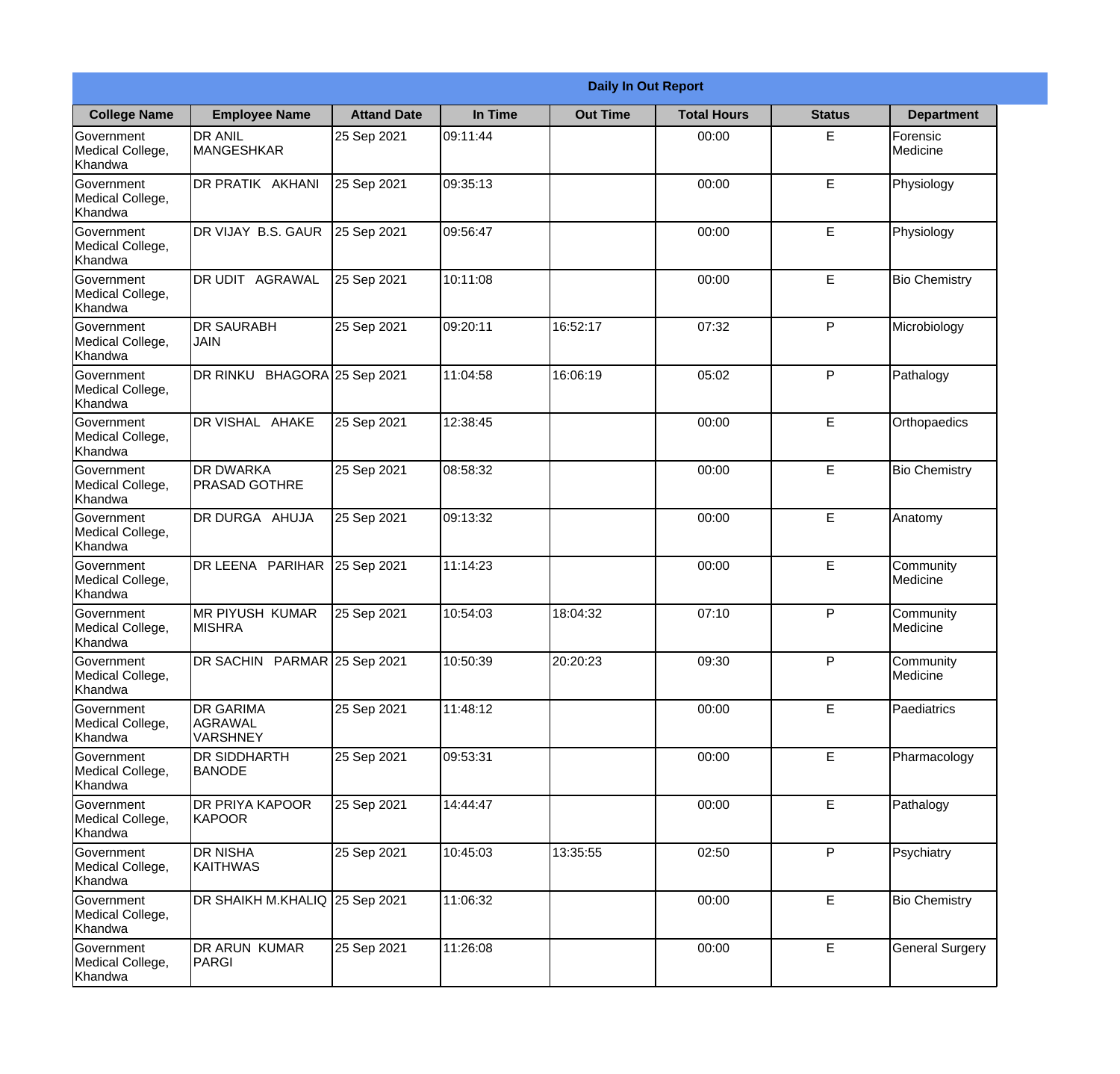| <b>Designation</b>                  | <b>Category</b> |
|-------------------------------------|-----------------|
| Assistant Professor   Para Clinical |                 |
| Assistant Professor   Non Clinical  |                 |
| Associate Professor Non Clinical    |                 |
| Associate Professor Non Clinical    |                 |
| Associate Professor Para Clinical   |                 |
| Assistant Professor   Para Clinical |                 |
| Assistant Professor   Clinical      |                 |
| Demonstrator/Tutor   Non Clinical   |                 |
| Demonstrator/Tutor   Non Clinical   |                 |
| <b>Assistant Professor</b>          | Para Clinical   |
| Statistician                        | Para Clinical   |
| Assistant Professor   Para Clinical |                 |
| Associate Professor Clinical        |                 |
| Associate Professor Para Clinical   |                 |
| Demonstrator/Tutor   Para Clinical  |                 |
| <b>Assistant Professor</b>          | <b>Clinical</b> |
| Professor                           | Non Clinical    |
| Assistant Professor   Clinical      |                 |

## **Daily In Out Report**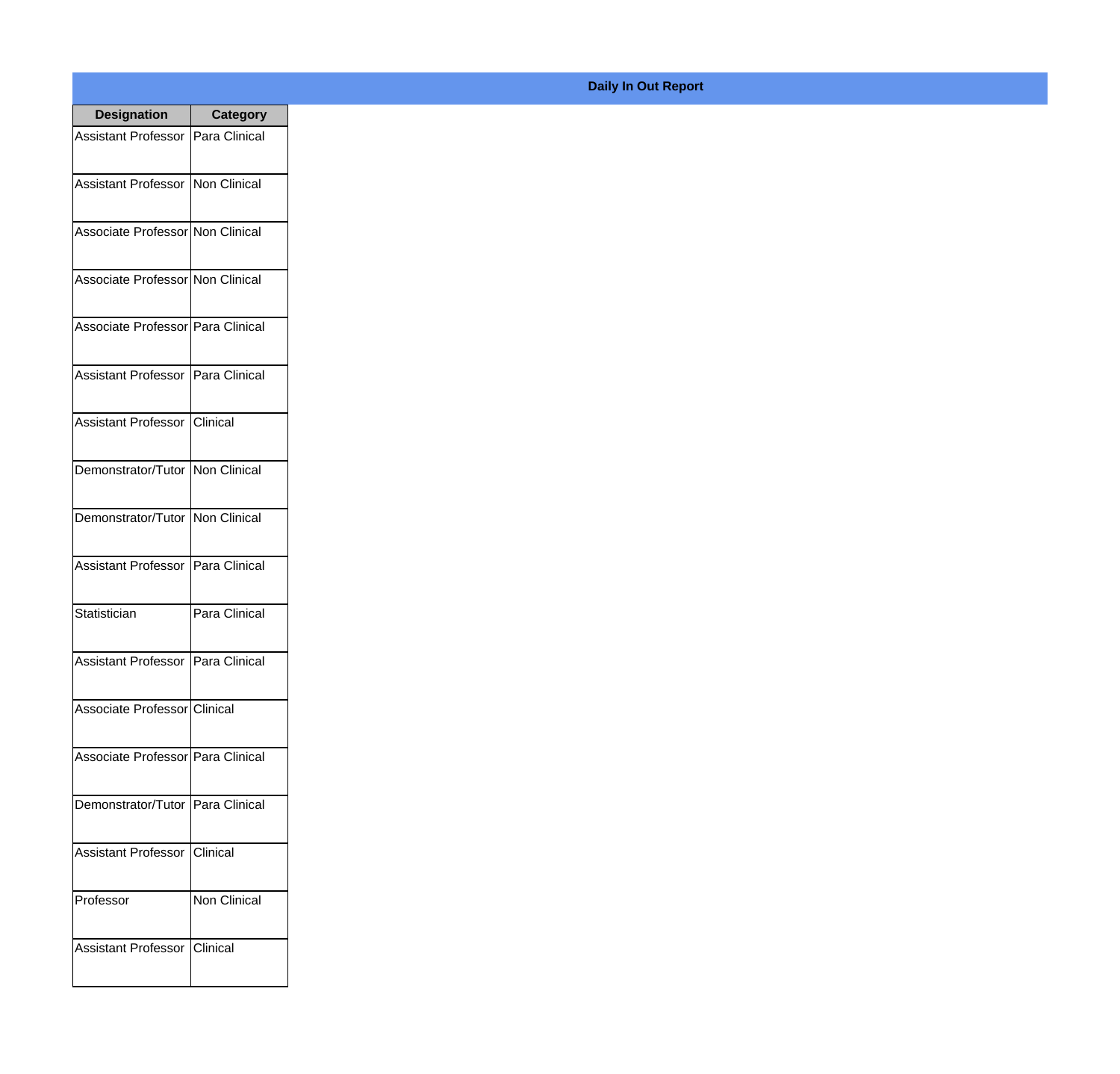|                                                  |                                                |             |          |          | <b>Daily In Out Report</b> |   |                                |
|--------------------------------------------------|------------------------------------------------|-------------|----------|----------|----------------------------|---|--------------------------------|
| Government<br>Medical College,<br>Khandwa        | <b>DR ASHOK</b><br><b>BHAUSAHEB NAJAN</b>      | 25 Sep 2021 | 14:25:04 |          | 00:00                      | E | Forensic<br><b>I</b> Medicine  |
| Government<br>Medical College,<br>Khandwa        | <b>DR NITESHKUMAR</b><br>KISHORILAL<br>RATHORE | 25 Sep 2021 | 16:31:13 |          | 00:00                      | E | Pharmacology                   |
| Government<br>Medical College,<br>Khandwa        | <b>DR PRIYESH</b><br><b>MARSKOLE</b>           | 25 Sep 2021 | 11:26:55 | 16:58:32 | 05:32                      | P | Community<br><b>I</b> Medicine |
| Government<br>Medical College,<br>Khandwa        | <b>DR PRIYESH</b><br>IMARSKOLE                 | 25 Sep 2021 | 16:58:52 |          | 05:32                      | P | Community<br>Medicine          |
| Government<br>Medical College,<br>Khandwa        | <b>DR SANGEETA</b><br><b>CHINCHOLE</b>         | 25 Sep 2021 | 09:12:35 |          | 00:00                      | E | Physiology                     |
| Government<br>Medical College,<br>Khandwa        | DR NANDINI DIXIT                               | 25 Sep 2021 | 12:14:28 |          | 00:00                      | E | Paediatrics                    |
| Government<br>Medical College,<br>Khandwa        | <b>DR SATISH</b><br><b>CHANDEL</b>             | 25 Sep 2021 | 11:48:20 |          | 00:00                      | E | Pharmacology                   |
| Government<br>Medical College,<br>Khandwa        | IDR MUKTESHWARI<br><b>GUPTA</b>                | 25 Sep 2021 | 11:36:53 | 16:53:11 | 05:17                      | P | Pharmacology                   |
| Government<br>Medical College,<br>Khandwa        | <b>DR PURTI AGARWAL</b><br><b>SAINI</b>        | 25 Sep 2021 | 11:00:53 | 16:06:12 | 05:06                      | P | Pathalogy                      |
| <b>Government</b><br>Medical College,<br>Khandwa | DR YASHPAL RAY                                 | 25 Sep 2021 | 09:40:42 |          | 00:00                      | E | Anatomy                        |
| Government<br>Medical College,<br>Khandwa        | RENU WAGHMARE                                  | 25 Sep 2021 | 10:00:28 |          | 00:00                      | E | Community<br>Medicine          |